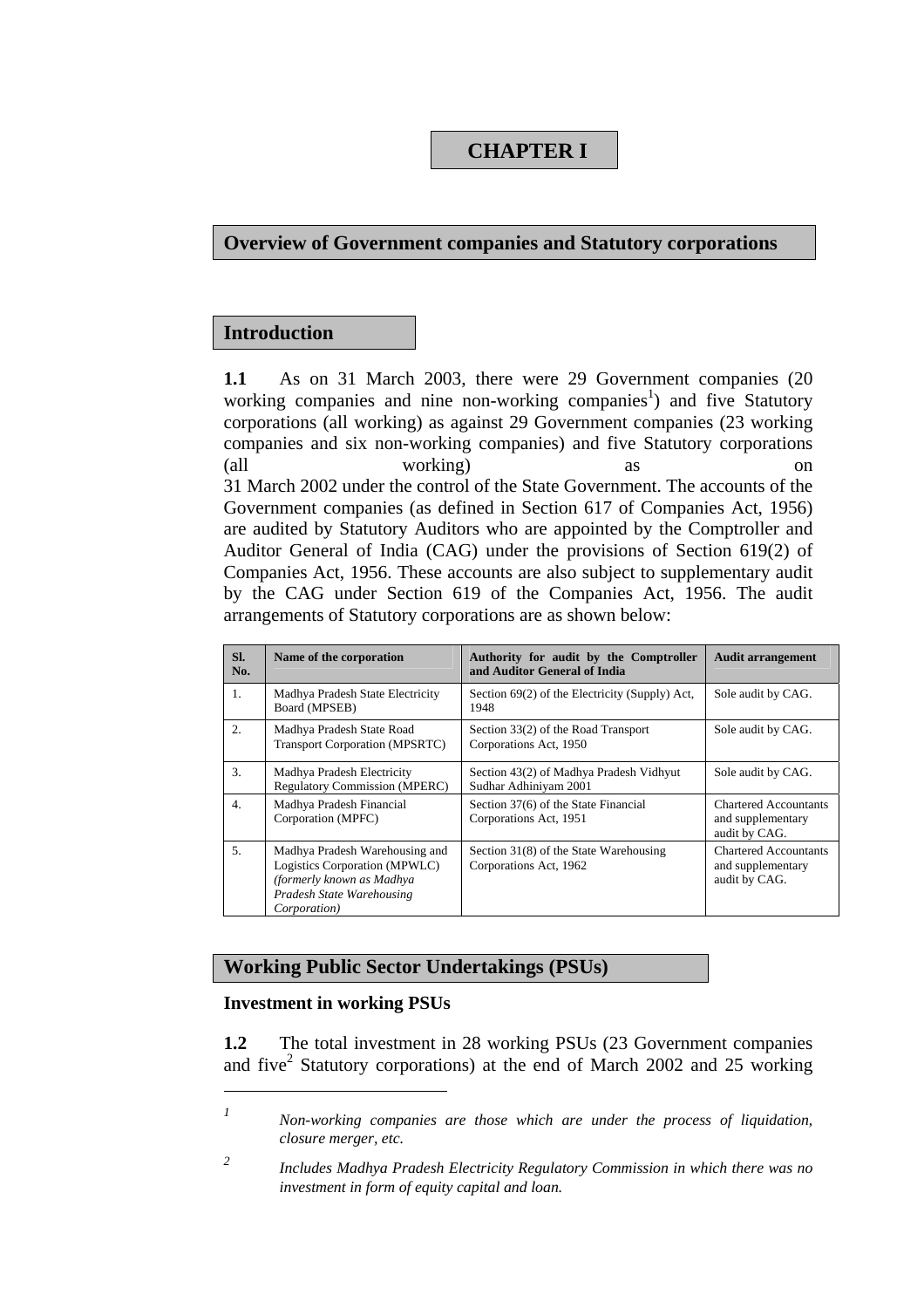PSUs (20 Government companies and five Statutory corporations) at the end of March 2003 was as follows:

| (Rupees in crore) |  |
|-------------------|--|
|                   |  |

| Year    | of<br><b>Number</b> | <b>Investment in working PSUs</b> |                                |          |              |  |
|---------|---------------------|-----------------------------------|--------------------------------|----------|--------------|--|
|         | working PSUs        | <b>Equity</b>                     | <b>Share application money</b> |          | <b>Total</b> |  |
| 2001-02 | 28                  | 638.48                            | 111.77                         | 7.723.72 | 8,473.97     |  |
| 2002-03 | 25                  | 530.31                            | 113.78                         | 4.734.29 | 5,378.38     |  |

*Note: Investment in working PSUs decreased mainly due to bifurcation of MPEB and MPSWC and three working PSUs turned into non-working PSUs.* 

The analysis of investment in PSUs is given in the following paragraphs.

The investment (equity and long-term loans) in various sectors and percentages thereof at the end of 31 March 2003 and 31 March 2002 are indicated below in the pie charts:



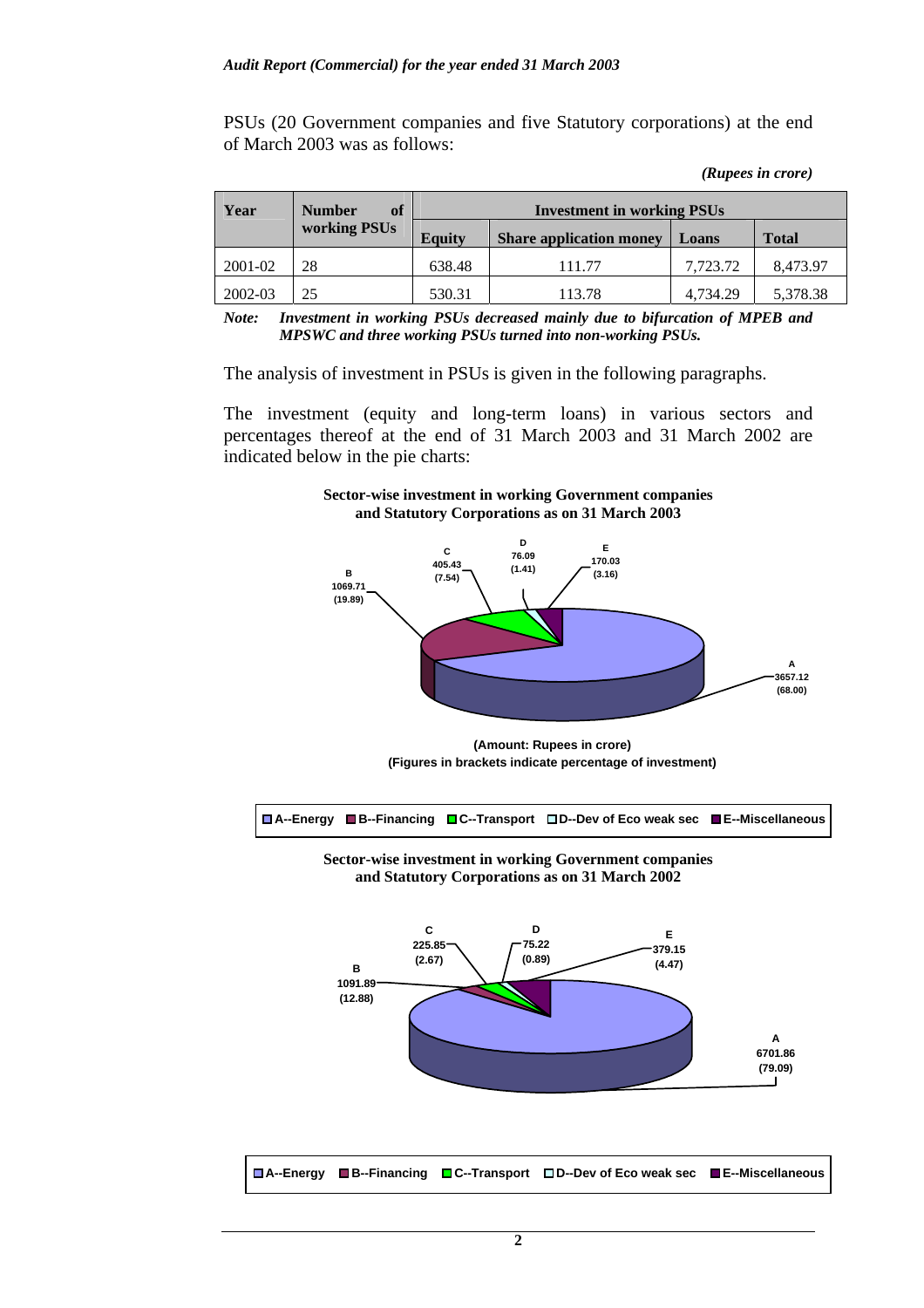**Note: \*Miscellaneous includes Agriculture, Industries, Electronics, Construction, Area Development, Mining,** 

 **Handlooms & Handicrafts, Forest, Tourism and Public distribution** 

#### **Working Government companies**

**1.3** Total investment in 23 and 20 working Government companies at the end of March 2002 and March 2003 was as follows.

*(Rupees in crore)* 

| Year    | of<br><b>Number</b> | <b>Investment in working Government companies</b> |                                                                                    |        |              |  |  |  |
|---------|---------------------|---------------------------------------------------|------------------------------------------------------------------------------------|--------|--------------|--|--|--|
|         | companies           |                                                   | working<br>Governmen figure Siquitickets in the papelication in Vesans nt<br>money |        | <b>Total</b> |  |  |  |
| 2001-02 | 23                  | 234.91                                            | 4.14                                                                               | 760.32 | 999.37       |  |  |  |
| 2002-03 | 20                  | 190.31                                            | 6.15                                                                               | 577.57 | 774.03       |  |  |  |

The summarised statement of Government investment in working Government companies in the form of equity and loans is detailed in *Annexure 1.* 

As on 31 March 2003 the total investment in working Government companies comprised 25.38 *per cent* equity capital and 74.62 *per cent* loans as against 23.92 and 76.08 *per cent* respectively, as on 31 March 2002.

Due to companies of electronics, textile, and industries sectors having turned non-working, the debt-equity ratio of working Government companies decreased from 3.18:1 in 2001-02 to 2.94:1 in 2002-03.

### **Working Statutory corporations**

**1.4** The total investment in four<sup>3</sup> working Statutory corporations at the end of March 2003 and March 2002 was as follows:

*(Rupees in crore)* 

| <b>Name of corporation</b>                                     |         | 2001-02  | 2002-03 |          |  |
|----------------------------------------------------------------|---------|----------|---------|----------|--|
|                                                                | Capital | Loans    | Capital | Loans    |  |
| Madhya Pradesh State Electricity Board                         | 169.62  | 3.912.96 | 169.62  | 3,486.81 |  |
| Madhya Pradesh State Road Transport<br>Corporation             | 182.37  | 43.48    | 182.37  | 223.07   |  |
| Madhya Pradesh Financial Corporation                           | 88.08   | 448.49   | 88.08   | 445.51   |  |
| Madhya Pradesh Warehousing and<br><b>Logistics Corporation</b> | 9.60    | 1.41     | 7.56    | 1.33     |  |
| <b>Total</b>                                                   | 449.67  | 4,406.34 | 447.63  | 4,156.72 |  |

The summarised position of Government investment in working Statutory corporations in the form of equity and loans is detailed in *Annexure 1.* As a part of reforms process, Madhya Pradesh State Electricity Board (MPSEB) was unbundled (September 2000) into six Government Companies. All these companies were registered in November 2001 and May 2002. However, there

 $\overline{a}$ *3*

*In respect of Madhya Pradesh Electricity Regulatory Commission there was no investment in the form of equity capital and loan.*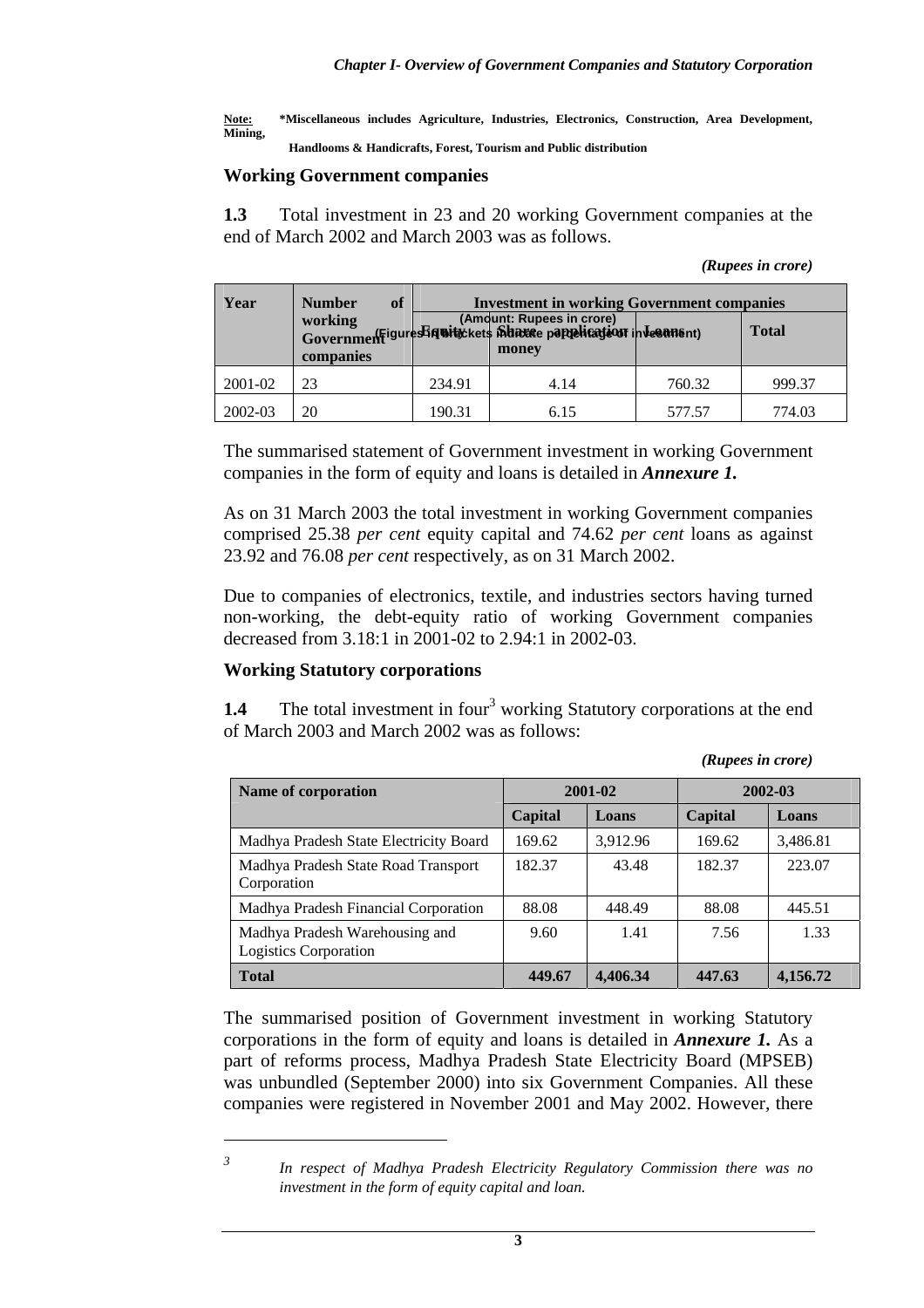was no change in the organisational structure of MPSEB, pending finalisation of transfer of assets, liabilities and personnel. There was no change in the responsibility centres also, as the companies function as agents of MPSEB.

As on 31 March 2003, the total investment in working Statutory corporations comprised 9.72 per cent equity capital and 90.28 per cent loans as against 9.26 and 90.74 per cent respectively as on 31 March 2002. Due to bifurcation of MPEB and Madhya Pradesh State Warehousing Corporation between Madhya Pradesh and Chhattisgarh, the debt-equity ratio decreased from 13.62:1 in 2001-02 to 9.29:1 in 2002-03.

### **Budgetary outgo, grants/subsidies, guarantees, waiver of dues and conversion of loans into equity**

**1.5** The details about budgetary outgo, grants/subsidies, guarantees issued, waiver of dues and conversion of loans into equity by State Government to working Government companies and working Statutory corporations are given in *Annexures 1 and 3*.

The budgetary outgo (in the form of equity capital and loans) and grants/subsidies from the State Government to working Government companies and working Statutory corporations for the three years up to 2002- 03 are given below:

|                                        | 2000-01          |       |                     | 2001-02 |                  |        | 2002-03        |                     |                 |                  |                |             |  |
|----------------------------------------|------------------|-------|---------------------|---------|------------------|--------|----------------|---------------------|-----------------|------------------|----------------|-------------|--|
|                                        | <b>Companies</b> |       | <b>Corporations</b> |         | <b>Companies</b> |        |                | <b>Corporations</b> |                 | <b>Companies</b> |                | Corporation |  |
|                                        | N <sub>0</sub>   | Amt.  | N <sub>0</sub>      | Amt.    | N <sub>0</sub>   | Amt.   | N <sub>0</sub> | Amt.                | N <sub>0</sub>  | Amt.             | No             | Amt.        |  |
| Equity<br>capital outgo<br>from budget | $\overline{2}$   | 2.00  | $\sim$ $\sim$       | $- -$   |                  | 1.50   | $- -$          | $- -$               | $\overline{c}$  | 3.02             | 1              | 1.00        |  |
| Loans given<br>from budget             | $\overline{4}$   | 30.69 | 1                   | 216.31  | 3                | 33.69  | 2              | 193.08              |                 | 10.88            | 3              | 247.05      |  |
| Other<br>grants/subsidy                | 10               | 23.83 | $\mathbf{1}$        | 341.14  | 6                | 75.81  | 4              | 402.67              | 10              | 61.51            | 3              | 586.92      |  |
| <b>Total outgo</b>                     | 14 <sup>4</sup>  | 56.52 | 1 <sup>3</sup>      | 557.45  | $12^3$           | 111.00 | 4 <sup>3</sup> | 595.75              | 12 <sup>3</sup> | 75.41            | 4 <sup>3</sup> | 834.97      |  |

*(Rupees in crore)* 

During the year 2002-03, Government had guaranteed loans aggregating Rs.201.45 crore obtained by three working Government companies (Rs.28.26 crore) and two working Statutory corporations (Rs.173.19 crore). At the end of the year, guarantees amounting to Rs.3,846.34 crore in respect of eight working Government companies (Rs.126.36 crore) and three working Statutory corporations (Rs.3,719.98 crore) were outstanding as against Rs.3,874.12 crore in respect of 10 working Government companies (Rs.141.89 crore) and three Statutory corporations (Rs.3,732.23 crore) at the end of

 $\overline{a}$ *4*

*These are the actual numbers of companies/corporations which had received budgetory support in the form of equity, loans, grant and/or subsidies from the State Government during the respective years.*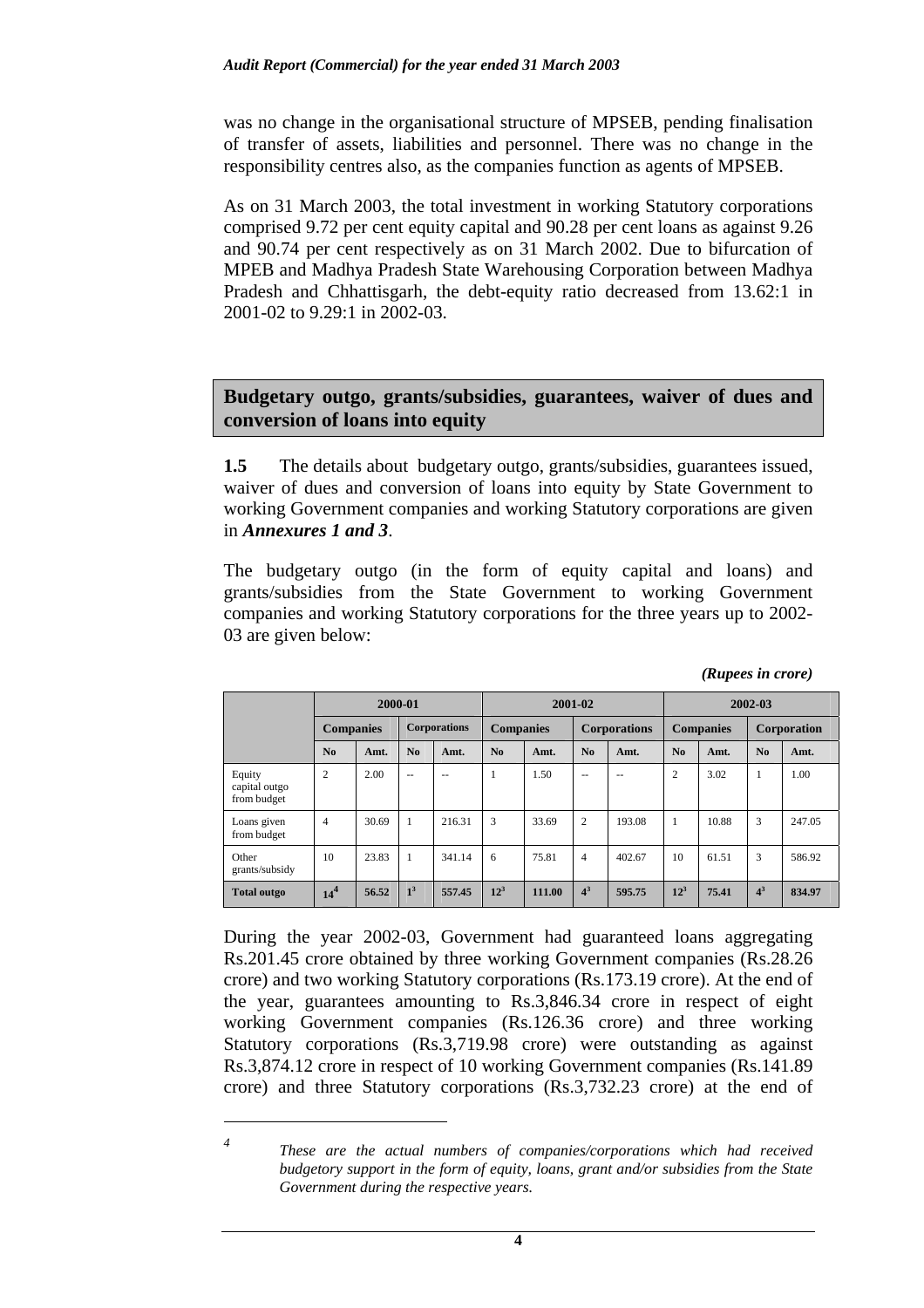previous year. The guarantee commission payable to Government by Government companies and Statutory corporations at the end of March 2003 was Rs.2.10 crore and Rs. 0.76 crore, respectively.

## **Finalisation of accounts by working PSUs**

**1.6** The accounts of the Government companies for every financial year are required to be finalised within six months from the end of relevant financial year under sections 166, 210, 230, 619 and 619-B of the Companies Act, 1956, read with Section 19 of Comptroller and Auditor General's (Duties, Powers and Conditions of Service) Act, 1971. They are also to be laid before the Legislature within nine months from the end of financial year. Similarly, in case of Statutory corporations their accounts are required to be finalised, audited and presented to the Legislature according to the provisions of their respective Acts.

As could be noticed from *Annexure 2,* out of 20 working Government companies, only one company, and out of five working Statutory corporations, two corporations, had finalised their accounts for the year 2002-03 within the stipulated period. During the period October 2002 to September 2003, 15 working Government companies finalised 17 accounts for previous years. Three working Statutory corporations also finalised three accounts for previous years during this period. One Statutory corporation has not finalised its accounts since inception.

The accounts of 19 working Government companies and three Statutory corporations were in arrears for periods ranging from one to five years as on 30 September 2003 as detailed below :

| Sl. No           | Number of working<br>companies/corporations |                                  | Period for<br>which               | Number of<br>vears for              | Reference to serial No. of<br><b>Annexure 2</b> |                                  |  |
|------------------|---------------------------------------------|----------------------------------|-----------------------------------|-------------------------------------|-------------------------------------------------|----------------------------------|--|
|                  | <b>Government</b><br>companies              | <b>Statutory</b><br>corporations | accounts are in<br><b>arrears</b> | which<br>accounts are in<br>arrears | <b>Government</b><br>companies                  | <b>Statutory</b><br>corporations |  |
| (I)              | (2)                                         | (3)                              | (4)                               | (5)                                 | (6)                                             | (7)                              |  |
| 1.               | 1                                           |                                  | 1998-99 to<br>2002-03             | 5                                   | $A-14$                                          | $\overline{a}$                   |  |
| 2.               | 3                                           |                                  | 1999-2000 to<br>2002-03           | $\overline{4}$                      | A-5, 15, 18                                     | $B-5$                            |  |
| 3.               | 1                                           |                                  | 2000-2001 to<br>2002-03           | 3                                   | $A-12$                                          | $\overline{a}$                   |  |
| $\overline{4}$ . | 5                                           |                                  | $2001 - 02$ to<br>2002-03         | $\overline{2}$                      | A-1, 9, 10, 17, 19                              | $B-1$                            |  |
| 5                | 9                                           | 1                                | 2002-03                           | 1                                   | $A-2,3,4,6,7,8$<br>11,13,20                     | $B-4$                            |  |
|                  | 19                                          | 3                                |                                   |                                     |                                                 |                                  |  |

It is the responsibility of Administrative Departments to oversee and ensure that the accounts are finalised and adopted by the PSUs within the prescribed period. Though the concerned Administrative Departments and officials of the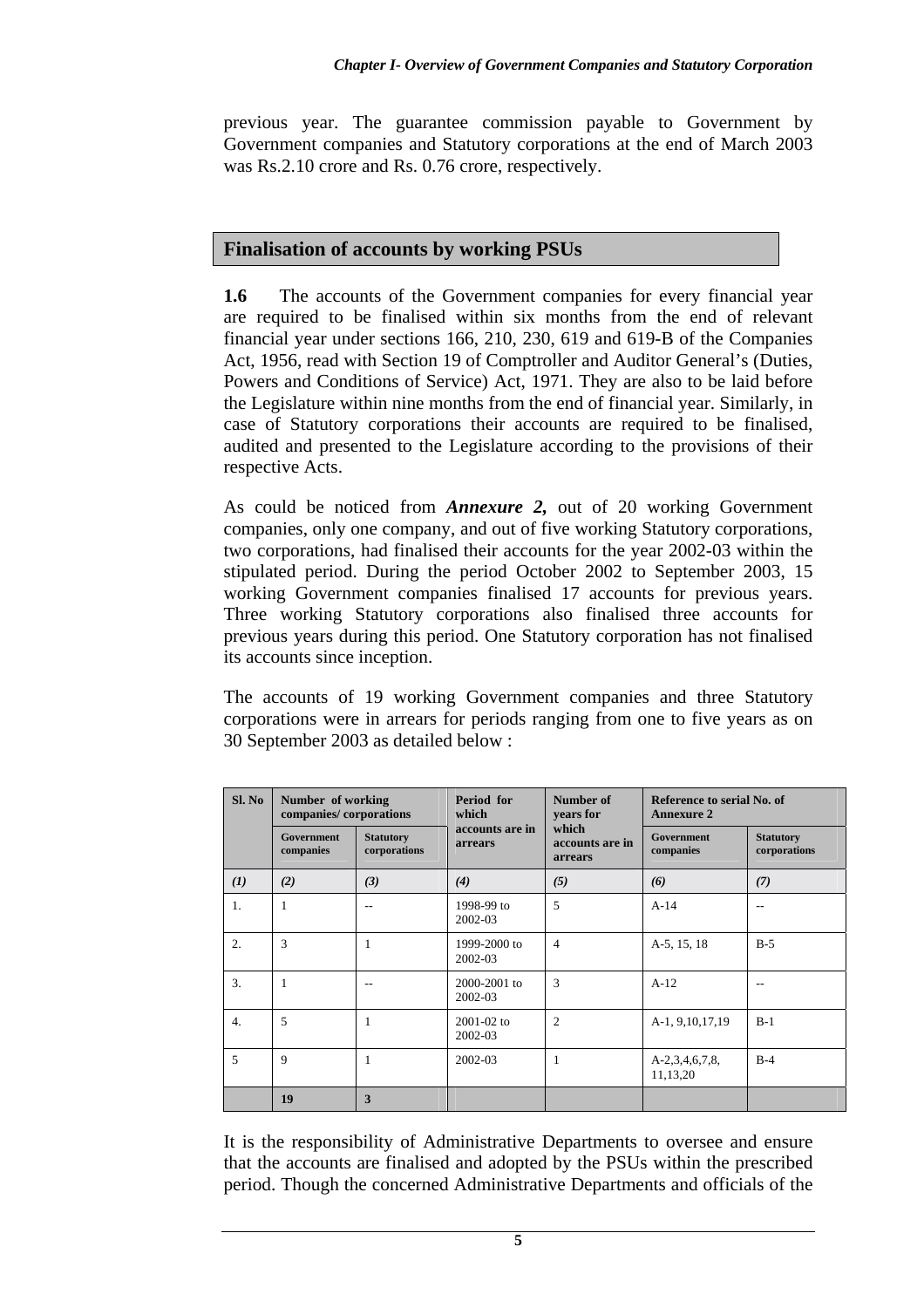Government were apprised quarterly by Audit about arrears in finalisation of accounts, no effective measures have been taken by Government and, as a result, the net worth of these PSUs could not be assessed in audit.

# **Financial position and working results of working PSUs**

**1.7** The summarised financial results of working PSUs (Government companies and Statutory corporations) as per their latest finalised accounts are given in *Annexure 2.* Besides, the financial position and working results of individual working Statutory corporations for the latest three years for which accounts are finalised are given in *Annexures 4 and 5* respectively.

According to the latest finalised accounts of 20 working Government companies and four working Statutory corporations, 10 companies and three corporations had incurred aggregate losses of Rs.52.87 crore and Rs.1585.91 crore, respectively and 10 companies and one corporation earned an aggregate profit of Rs.23.77 crore and Rs.21.63 crore, respectively.

### **Working Government companies**

### *Profit-earning working Government companies and dividend*

**1.8** The State Government had formulated (July 1998) a dividend policy for payment of minimum dividend of 12 per cent of equity. One working Government Company which finalised its accounts for 2002-03 by September 2003, earned profit and declared dividend of Rs.1.01 crore. The total return to Government by way of dividend during 2002-03 worked out to 0.56 per cent against its total equity investment of Rs.179.60 crore in all working Government companies.

Similarly, out of 15 working Government companies which finalised their accounts for previous years by September 2003, six companies earned an aggregate profit of Rs.12.88 crore and only five companies earned profit for two or more successive years. Three companies declared dividend of Rs.2.31 crore (9.64 per cent) for the previous years during the year.

### *Loss-incurring working Government companies*

**1.9** Out of 10 loss-incurring working Government companies, three companies had accumulated losses aggregating Rs.231.31 crore which exceeded their aggregate paid-up capital of Rs.82.83 crore.

Despite poor performance and complete erosion of paid-up capital, the State Government continued to provide financial support to these companies in the form of contribution towards equity, further loans, conversion of loans into equity, subsidy, etc. According to available information, out of total financial support of Rs.75.41 crore provided by the State Government to 12 companies by way of equity, loans, grants and subsidies during 2002-03, Rs.5.88 crore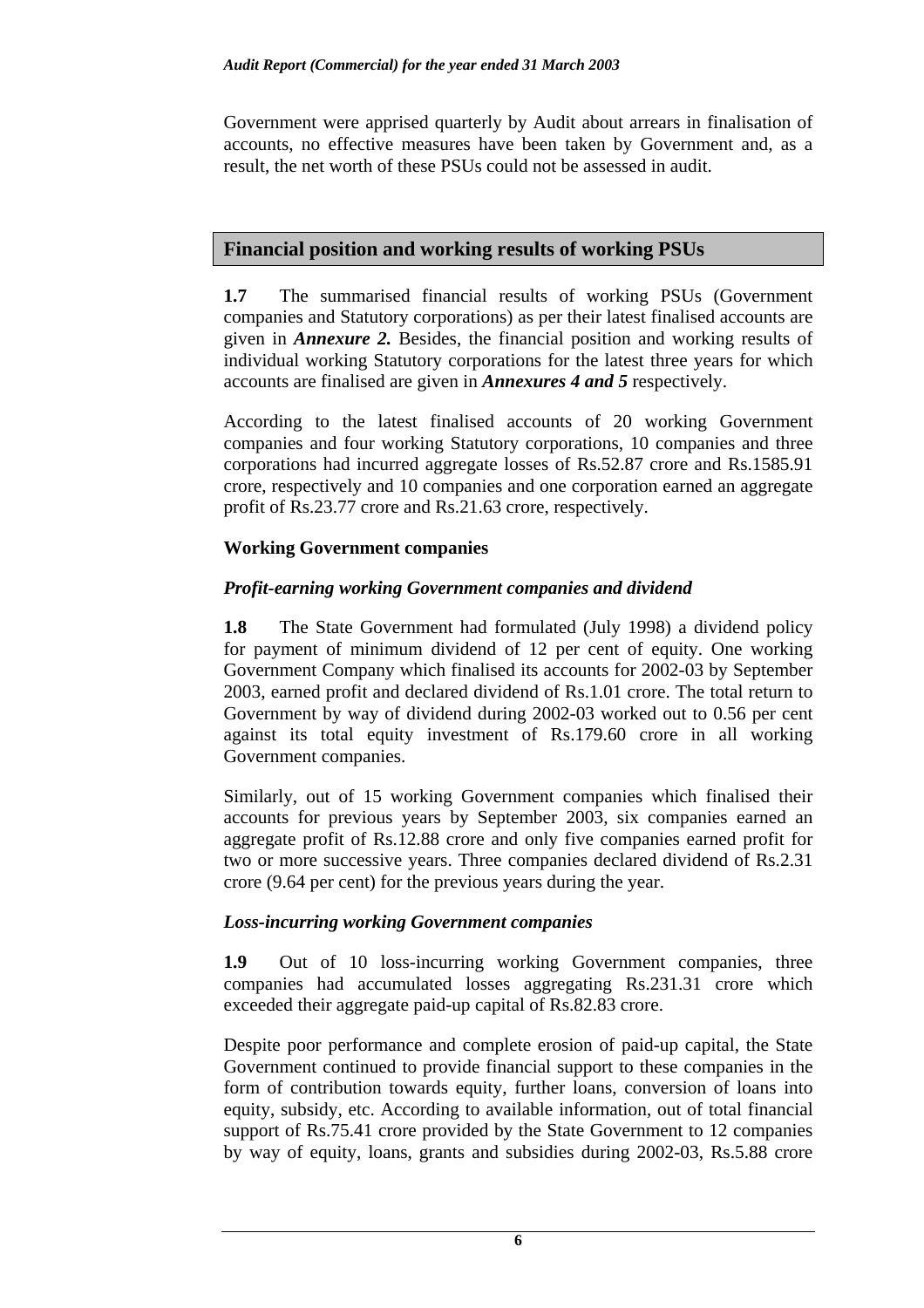pertained to two companies whose accumulated losses had exceeded their paid-up capital.

### **Working Statutory corporations**

### *Profit- earning Statutory corporations and dividend*

**1.10** None of the profit-earning Statutory corporations had finalised their accounts for 2002-03 during the year. Madhya Pradesh Warehousing and Logistics Corporation, earlier known as Madhya Pradesh State Warehousing Corporation, which finalised its accounts for previous year, earned profit of Rs.21.63 crore and declared dividend for Rs.1.92 crore for 2001-02 during the year.

### *Loss-incurring Statutory corporations*

**1.11** The remaining three loss-incurring Statutory corporations, (Madhya Pradesh State Electricity Board, Madhya Pradesh State Road Transport Corporation and Madhya Pradesh Financial Corporation) had accumulated losses aggregating Rs.2718.46 crore which was more than five times their aggregate paid-up capital of Rs.501.60 crore.

Despite their poor performance, the State Government provided financial support amounting to Rs.833.57 crore to all the three corporations during 2002-03 by way of loans, grants and subsidies.

### *Operational performance of working Statutory corporations*

**1.12** The operational performance of the working Statutory corporations is given in *Annexure 6*. On analysis of operational performance, the following points have emerged:

### **Madhya Pradesh State Electricity Board**

**1.12.1** The plant load factor has been on the decrease and came down from 69.47 per cent in 1999-2000 to 66.35 in 2000-01 and 62.90 in 2001-02.

### **Madhya Pradesh State Road Transport Corporation**

**1.12.2** Though the percentage utilisation of vehicles increased from 77 in 2000-01 to 82 *per cent* in 2002-03, the occupancy ratio decreased from 62 to 61 *per cent* during the same period.

### **Madhya Pradesh Financial Corporation**

**1.12.3** The Corporation has not taken adequate follow-up action for recovery of outstanding dues which had increased from Rs.540.47 crore in 2000-01 to Rs.551.40 crore in 2001-02 and to Rs.563.45 crore in 2002-03. Further, the percentage of default has also increased from 24.47 in 2001-02 to 25.27 in 2002-03.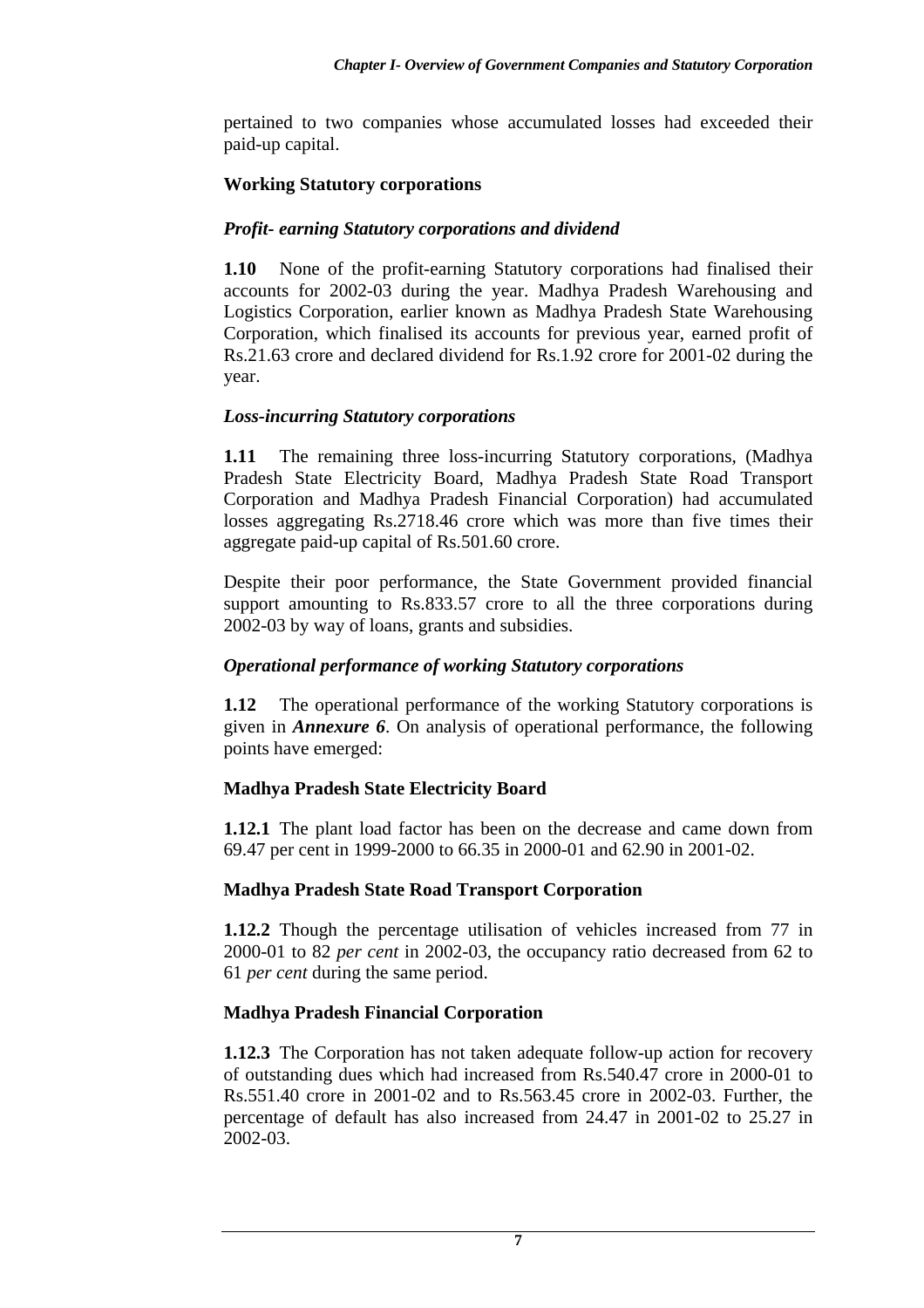### **Return on capital employed**

**1.13** As per their latest finalised accounts (up to September 2003), the capital employed<sup>5</sup> worked out to Rs.878.84 crore in 20 working companies and total return<sup>6</sup> thereon amounted to Rs.54.48 crore which worked out to 6.20 *per cent* as compared to total return of Rs.41.23 crore (4.35 *per cent*) in the previous year (accounts finalised up to September 2002). Similarly, the capital employed and total return thereon, in case of working Statutory corporations as per their latest finalised accounts (up to September 2003), worked out to Rs.8574.35 crore and Rs.(-)548.19 crore respectively, against the total return of Rs.(-)517.94 crore in previous year (accounts finalised up to September 2002). The details of capital employed and total return on capital employed in case of working Government companies and Statutory corporations are given in *Annexure 2*.

### **Reforms in power sector**

 $\overline{a}$ *5*

*6*

#### *Status of implementation of MoU between State Government and the Central Government*

**1.14** A Memorandum of Understanding (MoU) was signed (May 2000) between the Government of Madhya Pradesh (GOMP) and Government of India (GOI) as a measure of joint commitment to undertake power sector reforms in a time-bound manner. Later on, in the conference of Chief Ministers/Power Ministers, too, held in March 2001, a consensus was reached to depoliticise power sector reforms and to speed up their implementation. Status of implementation of reforms programme vis-à-vis respective commitments made in the MoU is as follows:

| SI.            | <b>Commitments as per MoU</b>                    | <b>Targeted</b><br>completion | Status (as on 1 March 2003)                   |  |
|----------------|--------------------------------------------------|-------------------------------|-----------------------------------------------|--|
| No.            |                                                  | schedule                      |                                               |  |
| 1              | 2                                                | 3                             | 4                                             |  |
|                | <b>Commitments</b><br>made<br><b>State</b><br>bv |                               |                                               |  |
|                | Government                                       |                               |                                               |  |
| -1             | transmission<br>Reduction in<br>and              | Not given                     | Software development work for energy audit of |  |
|                | distribution losses                              |                               | 33 KV and 11 KV network was undertaken        |  |
| $\mathfrak{D}$ | 100 per cent metering of all 11 KV               | December 2003                 | Completed                                     |  |
|                | distribution feeders                             |                               |                                               |  |
| 3              | 100 per cent metering of<br>all                  | December 2004                 | Out of 63.96 lakh, 45.85 lakh (71.7 per cent) |  |
|                | consumers                                        |                               | consumers covered till March 2003             |  |
| $\overline{4}$ | Securitsation of outstanding dues of             | NA                            | Securitised                                   |  |
|                | Central Power sector undertakings                |                               |                                               |  |
| 5              | Reorganisation of Board                          | NA.                           | Gazette notification issued in February 2001  |  |
| 6              | Rural electrification programme                  | By 2007, starting from        | 50400 out of 51806 villages electrified       |  |
|                |                                                  | 2003                          |                                               |  |
| 7              | Energy audit                                     | June 2001                     | 33KV-89.05 per cent                           |  |
|                |                                                  |                               | 11 KV-88 per cent                             |  |

 *Capital employed represents net fixed assets (including capital works-in-progress) plus working capital, except in finance companies and corporations where it represents the mean of aggregate of opening and closing balances of paid-up capital, free reserves, bonds, deposits and borrowings (including refinance).* 

 *For calculating total return on capital employed, interest on borrowed funds is added to net profit/subtracted from the loss as disclosed in the Profit and Loss Account.* 

**8**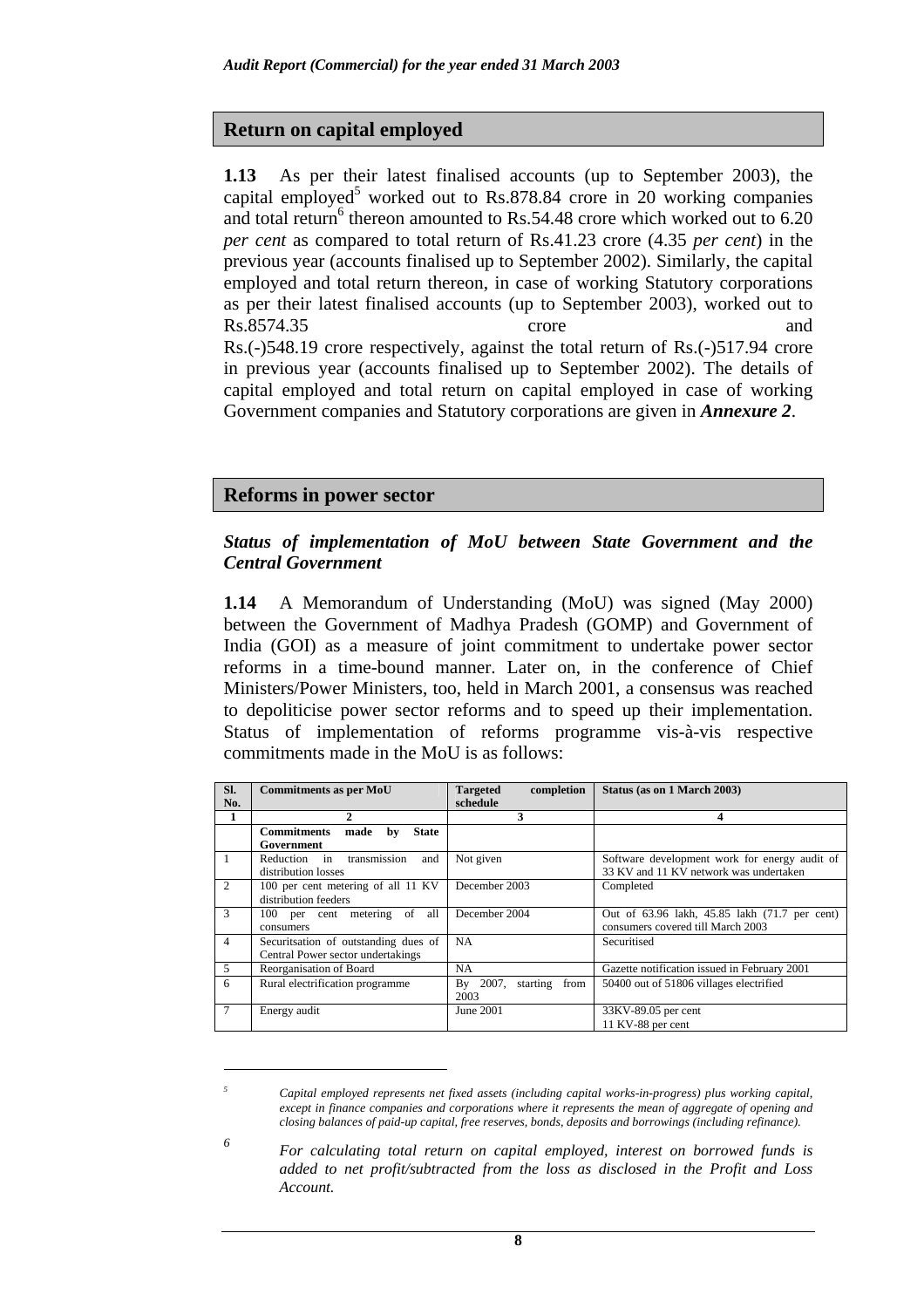| 8 <sup>2</sup> | Implementation of tariff orders issued<br>State Electricity Regulatory<br>bv<br>Commission during the year | Submission<br>of<br>tariff<br>position by 31 December<br>each year | Since implemented                                                                                                                                                                        |
|----------------|------------------------------------------------------------------------------------------------------------|--------------------------------------------------------------------|------------------------------------------------------------------------------------------------------------------------------------------------------------------------------------------|
| $\mathbf{Q}$   | Installation of energy<br>meters on<br>grid/generating stations                                            | NA                                                                 | Completed                                                                                                                                                                                |
| 10             | Replacement of electromagnetic<br>meters with electronic meters                                            | NA.                                                                | 19.58 lakh single pahse and 3.52 lakh three phase<br>electronic meters have been replaced/installed by<br>March 2003                                                                     |
| 11             | Supply of additional power                                                                                 | NA.                                                                | Government of India allocated 50 MW power<br>from unallocated quota of NTPC's thermal<br>stations at its disposal, to MPSEB.                                                             |
| 12             | Hydro-electric power development                                                                           | NA.                                                                | MoU signed between GOMP and National Hydro<br>Electric Power Corporation. National Hydro<br>Electric Development Corporation-an independent<br>joint venture utility has already started |

### *Madhya Pradesh Electricity Regulatory Commission*

**1.15** Madhya Pradesh Electricity Regulatory Commission (Commission) was formed in August 1998 under Section 17 of Electricity Regulatory Commissions Act, 1998 (Act) with the object of determining electricity tariff, advising in matters relating to electricity generation, transmission, distribution, *etc*. in the State. It started functioning from February 1999. The Commission is a body corporate and comprises three members including a Chairman, who are appointed by the State Government. The audit of accounts of the Commission has been entrusted to CAG under Section 43(2) of the Madhya Pradesh Vidhyut Sudhar Adhiniyam, 2001. The Commission had not finalised its first accounts so far (September 2003).

### **Non-working PSUs**

### *Investment in non-working PSUs*

**1.16** The total investment in six and nine non-working Government companies at the end of March 2002 and 2003 respectively was as follows:

*(Rupees in crore)* 

| Year    | <b>Number</b><br>of        | <b>Investment in non-working PSUs</b> |                                      |        |              |  |
|---------|----------------------------|---------------------------------------|--------------------------------------|--------|--------------|--|
|         | non-working<br><b>PSUs</b> | <b>Equity</b>                         | application<br><b>Share</b><br>money | Loans  | <b>Total</b> |  |
| 2001-02 |                            | 13.74                                 | 0.19                                 | --     | 13.93        |  |
| 2002-03 | 9                          | 59.68                                 | 0.20                                 | 147.13 | 207.01       |  |

The classification of the non-working PSUs was as follows:

*(Rupees in crore)*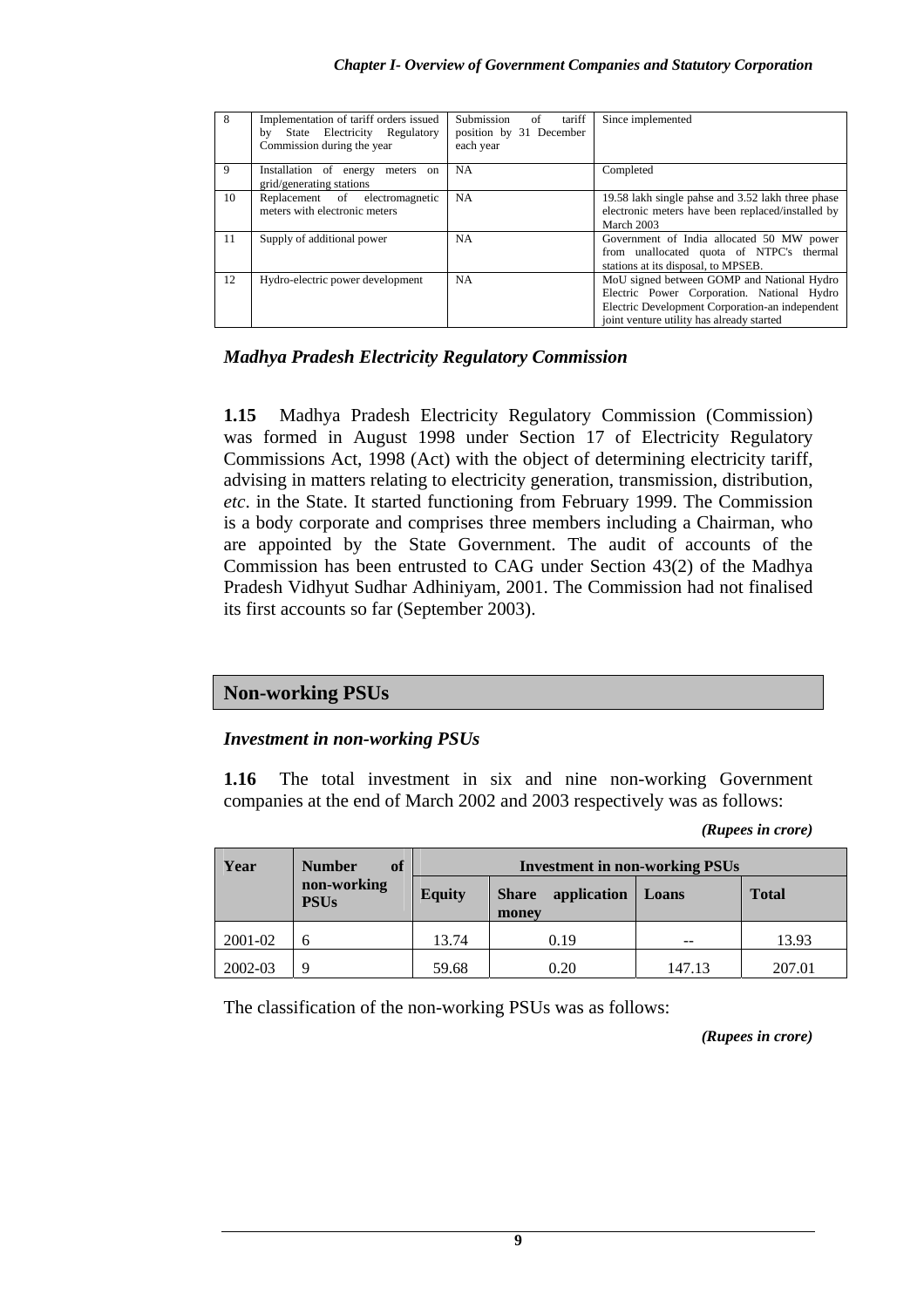| <b>Sl. No.</b>    | <b>Status of non-working PSUs</b> | of<br><b>Number</b><br>companies | Investment in non-working<br><b>PSUs</b> |                 |  |
|-------------------|-----------------------------------|----------------------------------|------------------------------------------|-----------------|--|
|                   |                                   |                                  | Equity                                   | Long term loans |  |
| $\left( 1\right)$ | Under liquidation                 |                                  | 7.39                                     |                 |  |
| (ii).             | Under closure                     |                                  | 47.49                                    | 147.13          |  |
| (iii)             | Others                            |                                  | 5.00                                     | --              |  |
|                   | Total                             |                                  | 59.88                                    | 147.13          |  |

Of the above non-working PSUs, eight Government companies were under liquidation or closure under Section 560 of the Companies Act, 1956, for one to 20 years and substantial investment of Rs.202.01 crore was involved in these companies. Effective steps need to be taken for their expeditious liquidation or revival.

#### *Budgetary outgo, grants/subsidies, guarantees, waiver of dues and conversion of loans into equity*

**1.17** The details regarding budgetary outgo, grants/subsidies, guarantees issued, waiver of dues and conversion of loans into equity by the State Government to non-working PSUs are given in *Annexures 1* and *3.* 

The State Government provided budgetary support of Rs.9.39 crore as loans to Madhya Pradesh State Textile Corporation and M.P State Industries Corporation for implementation of their voluntary retirement schemes (VRS) during 2002-03.

### *1.18 Total establishment expenditure on non-working PSUs*

The year-wise details of total establishment expenditure of non-working PSUs (Government companies) and the sources of financing it during last three years up to 2002-03 are given below:

 *(Rupees in lakh)* 

| Year         | <b>Number of Government</b> | <b>Total</b>                 | Disposal of<br>investments/ | <b>Financed by</b>             |               |                     |  |
|--------------|-----------------------------|------------------------------|-----------------------------|--------------------------------|---------------|---------------------|--|
|              | companies                   | establishment<br>expenditure | assets                      | Government by way<br>of grants |               | Others <sup>8</sup> |  |
|              |                             |                              |                             | Loans                          | <b>Grants</b> |                     |  |
| 2000-01      | 6                           | 72.88                        |                             |                                | 60.00         | 12.88               |  |
| 2001-02      | 6                           | 36.26                        | --                          |                                | 10.00         | 26.26               |  |
| 2002-03      | 9                           | 2,332.48                     | 77.81                       | 2,651.64                       | --            | 59.01               |  |
| <b>Total</b> | --                          | 2,441.62                     | 77.81                       | 2,651.64                       | 70.00         | 98.15               |  |

The State Government has spent Rs.24.42 crore during 2000-03 towards establishment expenses of nine companies under liquidation. Expeditious

 $\overline{a}$ 

*<sup>7</sup> Equity includes share application money of Rs. 0.20 crore in respect of two companies.* 

*<sup>8</sup> The other sources of finance are interest received from banks and diversion of grants and proceeds of sale of stock.*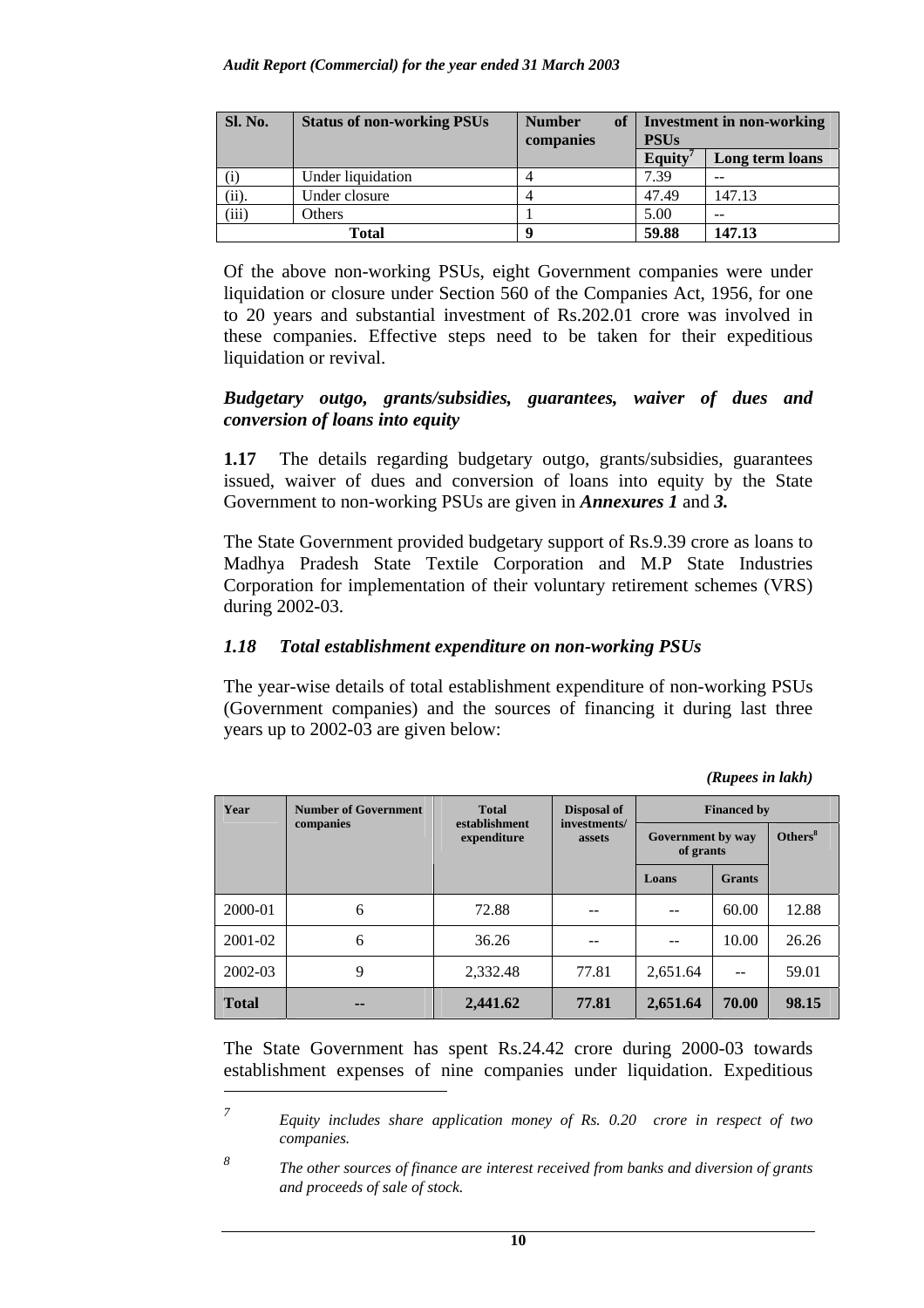action is necessary for winding up of these companies to avoid similar further unproductive expenditure.

### *Finalisation of accounts by non-working PSUs*

**1.19** One non-working Government company has finalised its accounts for 2002-03 and the accounts of eight non-working companies were in arrears for periods ranging from one to 13 years as on 30 September 2003, as could be noticed from *Annexure 2.* 

### *Financial position and working results of non-working PSUs*

**1.20** The summarised financial results of non-working Government companies as per their latest finalised accounts are given in *Annexure 2.*

The summarised details of paid-up capital, net worth, cash loss/cash profit and accumulated loss/accumulated profit of non-working PSUs as per their latest

finalised accounts are given below:

*(Rupees in crore)* 

| <b>Particulars</b>       | Paid-up<br>capital | Net worth | <b>Cash loss</b> | <b>Accumulated loss</b> |
|--------------------------|--------------------|-----------|------------------|-------------------------|
| Non working<br>companies | 59.06              | (-) 76.55 | 44.91            | 179.09                  |

*Note:- Paid-up capital includes equity of Rs.1.04 crore of Madhya Pradesh Film Development Corporation.* 

## **Status of placement of Separate Audit Reports of Statutory corporations in Legislature**

**1.21** Separate Audit Reports on the accounts of Madhya Pradesh State Electricity Board (1999-2000), Madhya Pradesh State Road Transport Corporation (2000-01), Madhya Pradesh Financial Corporation (2001-02) and Madhya Pradesh State Warehousing Corporation now renamed as Madhya Pradesh Warehousing and Logistics Corporation (2001-02) have already been placed before the Legislature.

## **Disinvestment, privatisation and restructuring of public sector undertakings**

**1.22** The State Government did not undertake the exercise of disinvestment, privatisation and restructuring of any of its PSUs during 2002-03.

 $\overline{a}$ *9*

*Net worth represents paid- up capital plus free reserves less accumulated loss.* 

*<sup>10</sup> Cash loss represents loss for the year plus depreciation for the year.*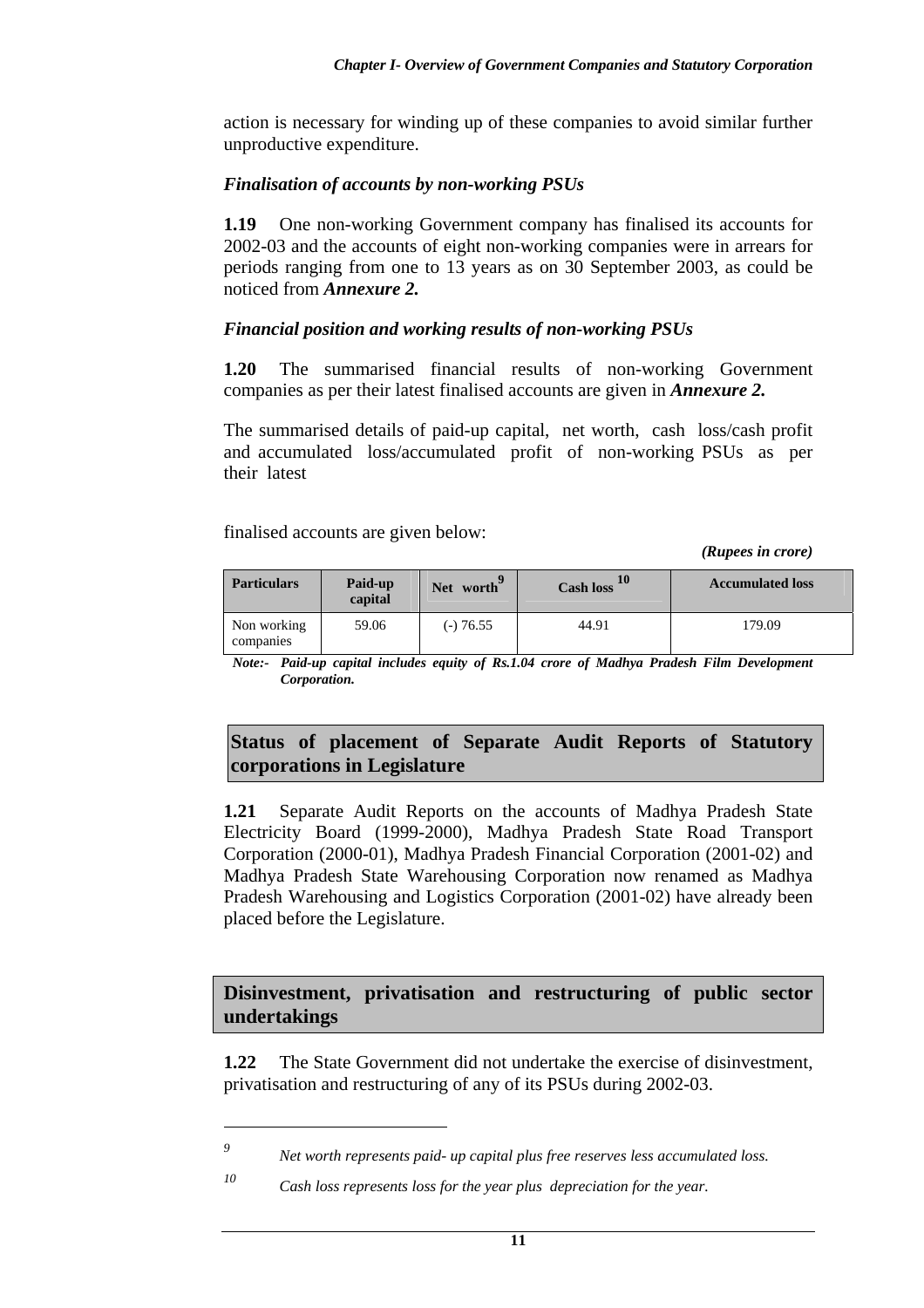# **Results of Audit of accounts of PSUs by Comptroller and Auditor General of India**

**1.23** During October 2002 to September 2003, the accounts of 20 Government companies (15 working and five non-working) and three Statutory corporations were selected for review in audit. The net impact of the important audit observations as a result of review of the PSUs was as follows:

| SI. | <b>Details</b>           | <b>Number of accounts</b> |                             |                                  | (Rupees in lakh)            |               |                                  |
|-----|--------------------------|---------------------------|-----------------------------|----------------------------------|-----------------------------|---------------|----------------------------------|
| No. |                          |                           | <b>Government companies</b> | <b>Statutory</b><br>corporations | <b>Government companies</b> |               | <b>Statutory</b><br>corporations |
|     |                          | Working                   | Non-working                 | Working                          | Working                     | Non-working   | Working                          |
|     | Decrease in profit       |                           |                             | $- -$                            | 126.05                      | 0.54          | $- -$                            |
|     | Increase in loss         | 2                         |                             | $\gamma$                         | 43.71                       | 46.41         | 30.851.07                        |
|     | Decrease in loss         | $- -$                     | $- -$                       |                                  | $- -$                       | $\sim$ $\sim$ | 7.72                             |
| 4   | Non disclosure of        | 4                         | 3                           |                                  | 1.266.66                    | 275.17        | 90.81                            |
|     | material facts           |                           |                             |                                  |                             |               |                                  |
|     | Errors of classification | 4                         | $\bigcirc$                  |                                  | 1.547.32                    | 47.35         | 18,777.94                        |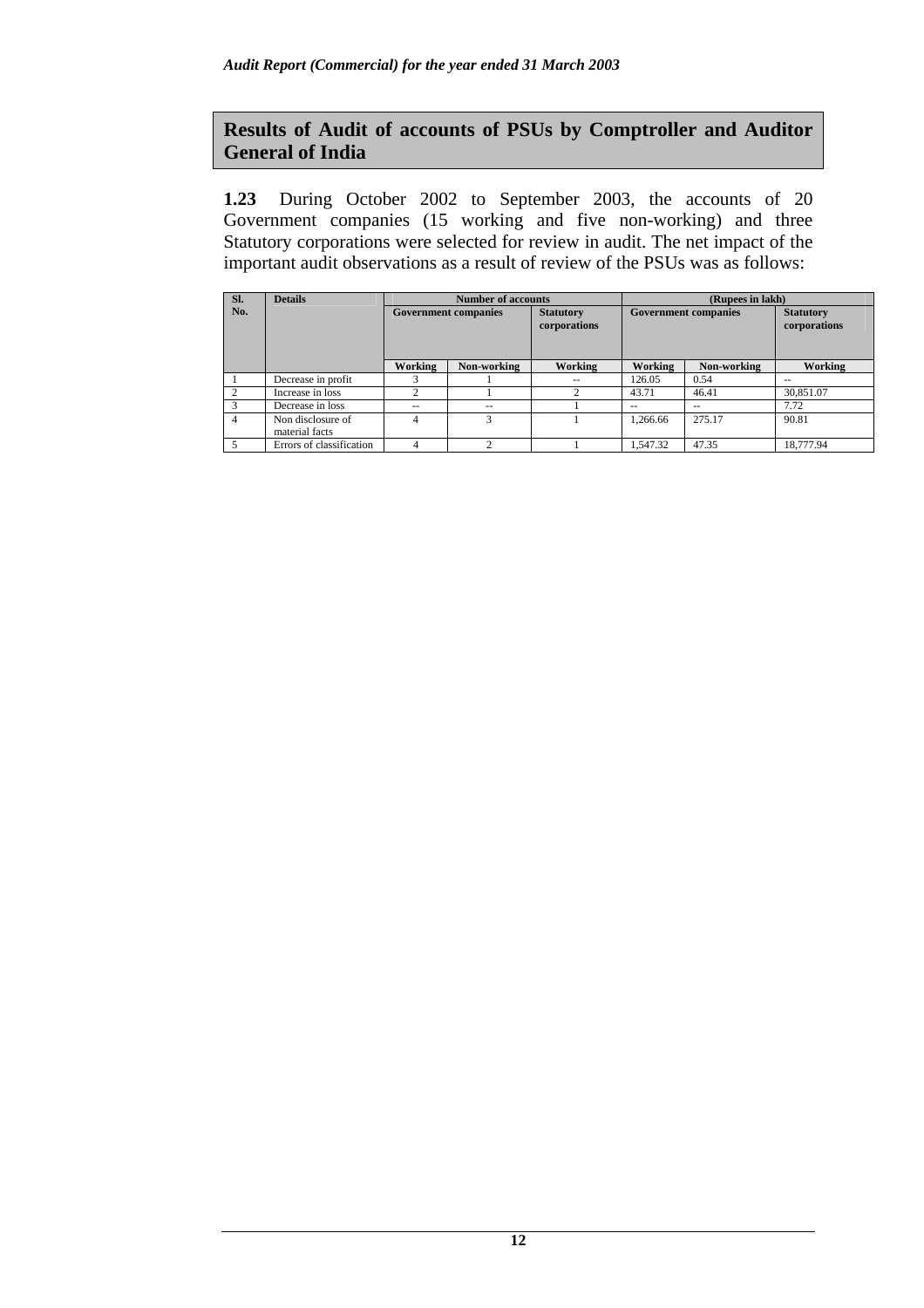Instances of errors and omissions noticed in the course of review of annual accounts of some of the above companies and corporations are mentioned below:

### *Errors and omissions noticed in case of Government companies*

**1.24** Some of the major errors and omissions noticed during audit in case of Government companies are tabulated below:

| Sl.<br>No. | <b>Name of the Company</b>                                                            | Year of<br><b>accounts</b> | <b>Errors/omissions</b>                                                                                                                                                                                                                                                                                                                  | <b>Rupees</b><br>crore | in |
|------------|---------------------------------------------------------------------------------------|----------------------------|------------------------------------------------------------------------------------------------------------------------------------------------------------------------------------------------------------------------------------------------------------------------------------------------------------------------------------------|------------------------|----|
| 1.         | Madhya Pradesh Pichhra<br>Varg Tatha Alpsankhyak<br>Vitta Evam Vikas Nigam<br>Limited | 1997-98                    | Non-provision of penal interest<br>resulted in understatement of<br>deficit and current liabilities and<br>provisions.                                                                                                                                                                                                                   | 0.37                   |    |
| 2.         | Madhya<br>Pradesh<br>Audyogik Kendra Vikas<br>Nigam (Indore) Limited                  | 2000-01                    | Non-accounting of grant-in-aid<br>received from Government of<br>India for setting up a Food<br>Processing Industrial Park at<br>Jaggakhedi<br>and<br>developing<br>Export Promotion<br>Industrial<br>Park at Pithampur resulted in<br>understatement of reserve and<br>surplus, cash and bank balance<br>and work-in-progress accounts. | 7.62                   |    |
| 3.         | Madhya Pradesh State<br>Civil<br><b>Supplies</b><br><b>Corporation Limited</b>        | 2001-02                    | Overstatement of profit due to<br>non-provision for<br>bad<br>and<br>doubtful<br>debts<br>for<br>long<br>outstanding balance.                                                                                                                                                                                                            | 0.51                   |    |
| 4.         | Madhya Pradesh Adivasi<br>Vitta Evam Vikas Nigam<br>Limited                           | 1998-99                    | Understatement<br>of<br>current<br>liabilities due to non-provision<br>of balance amount demanded by<br>construction agency of<br>the<br>Administrative Block building.                                                                                                                                                                  | 1.76                   |    |

### *Errors and omissions noticed in case of Statutory corporations*

**1.25** Some of the significant errors and omissions noticed during audit in case of Statutory corporations are tabulated below:

| SI.<br>No. | <b>Name of the Company</b>                                      | accounts | Year of Errors/omissions                                                                                                                                                                  | <b>Rupees</b><br>in<br>crore |
|------------|-----------------------------------------------------------------|----------|-------------------------------------------------------------------------------------------------------------------------------------------------------------------------------------------|------------------------------|
| 1.         | Pradesh<br>Madhya<br><b>Financial Corporation</b>               | 2001-02  | Understatement of loss<br>and<br>overstatement of fixed<br>assets<br>(leasehold land) due to non-<br>amortisation of lease value of land                                                  | 1.77                         |
| 2.         | Madhya Pradesh State<br>Road<br><b>Transport</b><br>Corporation | 2000-01  | Understatement of loss due to<br>unspent balance received from<br>finance companies (under lease<br>finance agreements) for body<br>building was treated as other<br>miscellaneous income | 1.32                         |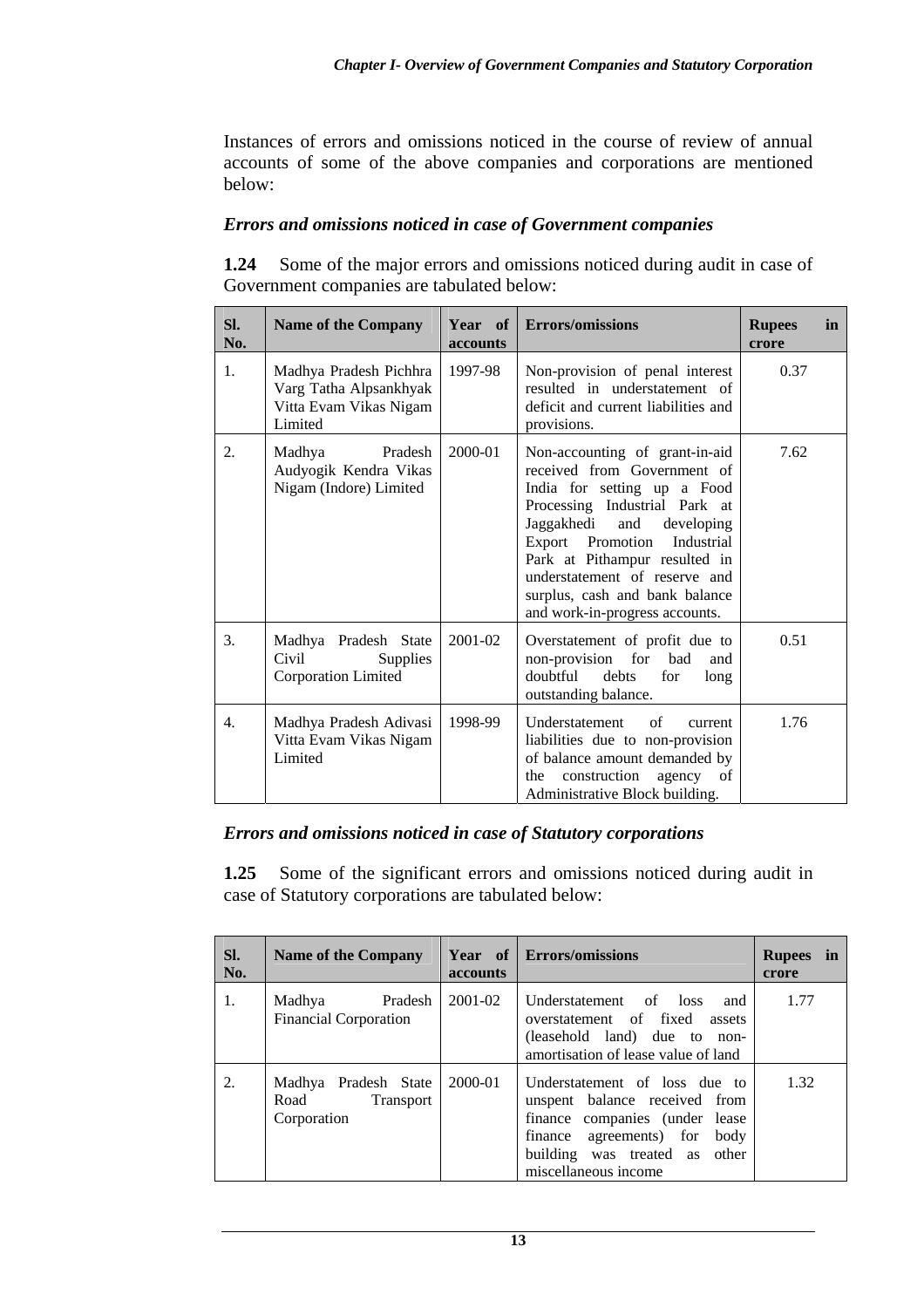### **Audit assessment of the working results of Madhya Pradesh State Electricity Board (MPSEB)**

**1.26** Based on the audit assessment of the working results of MPSEB for three years up to 2000-01 and taking into consideration the major irregularities and omissions pointed out in the SARs on the annual accounts of the MPSEB and not taking into account the subsidy/subventions receivable from State Government, the net surplus/deficit and the percentage of return on capital employed of the MPSEB will be as given below:

|  | (Rupees in crore) |  |  |
|--|-------------------|--|--|
|--|-------------------|--|--|

| SI.<br>No.       | <b>Particulars</b>                                                                                                                    | 1998-99      | 1999-2000    | 2000-01                           |
|------------------|---------------------------------------------------------------------------------------------------------------------------------------|--------------|--------------|-----------------------------------|
| 1.               | Net surplus/(-) deficit as per books of accounts                                                                                      | 116.93       | $(-)1371.29$ | $(-)1473.81$                      |
| 2.               | <b>Subsidy from State Government</b>                                                                                                  | 1723.65      | 313.12       | 279.46                            |
| 3.               | Net surplus/(-) deficit before subsidy from State<br>Government $(1-2)$                                                               | $(-1606.72)$ | $(-)1684.41$ | $(-)1753.27$                      |
| $\overline{4}$ . | Net increase/decrease in net surplus/ (-) deficit on account of<br>audit comments on the annual accounts of MPSEB                     | $(-)6.18$    | $(-)71.49$   | Comments<br>under<br>finalisation |
| 5.               | Net surplus/(-) deficit after taking into account the impact of<br>audit comments but before subsidy from State Government<br>$(3-4)$ | $(-)1612.90$ | $(-)1755.90$ |                                   |
| 6.               | Total return on capital employed                                                                                                      | 767.63       | $(-)$ 402.09 | (-) 520.49                        |

### *Persistent irregularities and system deficiencies in financial matters of PSUs*

**1.27** The following persistent irregularities and system deficiencies in the financial matters of PSUs had been repeatedly pointed out during the course of audit of the their accounts but no corrective action had been taken by these PSUs so far.

### **Statutory corporations**

 $\overline{a}$ 

### **1.28 Madhya Pradesh State Electricity Board**

- $\triangleright$  The Board has not maintained prescribed register of assets (except for Board's hospital) indicating details of fixed assets viz., location, quantities, value, dates of acquisition/commissioning, depreciation, etc. As a result, the value shown in the accounts could not be vouchsafed in audit. The assets had also not been physically verified.
- $\triangleright$  The defective material, unserviceable items and unorthodox balances<sup>11</sup> continued to be included in the closing stock resulting in excess valuation of stock.
- $\triangleright$  Bank reconciliation statements for March 1999 in respect of nine accounting units<sup>12</sup> test-checked in audit, exhibit differences involving amounts aggregating Rs.95.62 crore pertaining to the period 1997-99.

*<sup>11</sup> Unorthodox balances represent credit balance in stock account instead of debit balance.*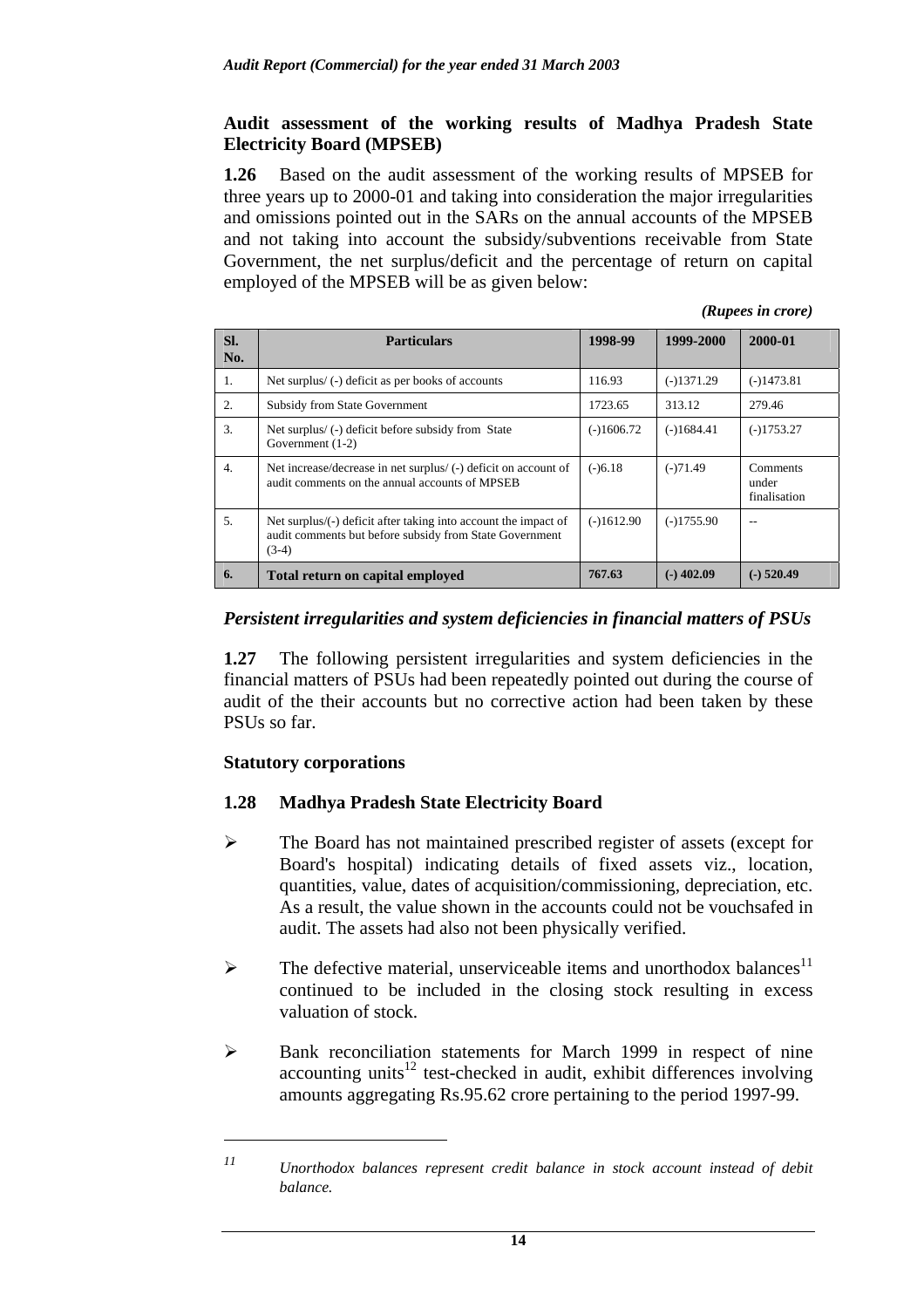### **1.29 Madhya Pradesh State Road Transport Corporation**

- $\triangleright$  Physical verification of assets (other than the fleet) has not been conducted since 1975-76.
- $\triangleright$  Asset register has not been maintained giving details of assets i.e. date of acquisition, location, status, etc.
- $\triangleright$  The works-in-progress should have been shown under fixed assets instead of current assets. Details of works-in-progress i.e. opening balance, additions during the year, amount transferred to fixed assets and closing balance of each asset at the end of each year has not been shown in the accounts, as required under the provisions of Income Tax Act.
- ! Year-wise and party-wise details of advances and deposits have not been worked out.
- ! Rupees 69.23 lakh have been outstanding against other State Road Transport Corporations for more than ten years.

# **Internal audit/internal control**

**1.30** The Statutory auditors (Chartered Accountants) are required to give a detailed report on various aspects including the internal control and internal audit system in companies audited, in accordance with directions issued by the Comptroller and Auditor General of India to them under Section 619(3)(a) of the Companies Act, 1956 and to identify areas which needed improvement. Directions/sub-directions under the Act, *ibid*, were issued to Statutory auditors in respect of 20 working Government companies between October 2002 and September 2003. In pursuance of directions so issued, reports of Statutory auditors involving 14 accounts of 12 Government companies were received (September 2003).

An illustrative resume of nature of major recommendations/comments made by Statutory auditors on possible improvements in the internal audit/internal control systems of State Government companies is indicated below:

 $\overline{a}$ 

*<sup>12 (</sup>Birsingpur, Bilaspur, Morena, Dewas, Sirmaur, Bhopal, Jabalpur (CAU), H.O. & Siddhi)*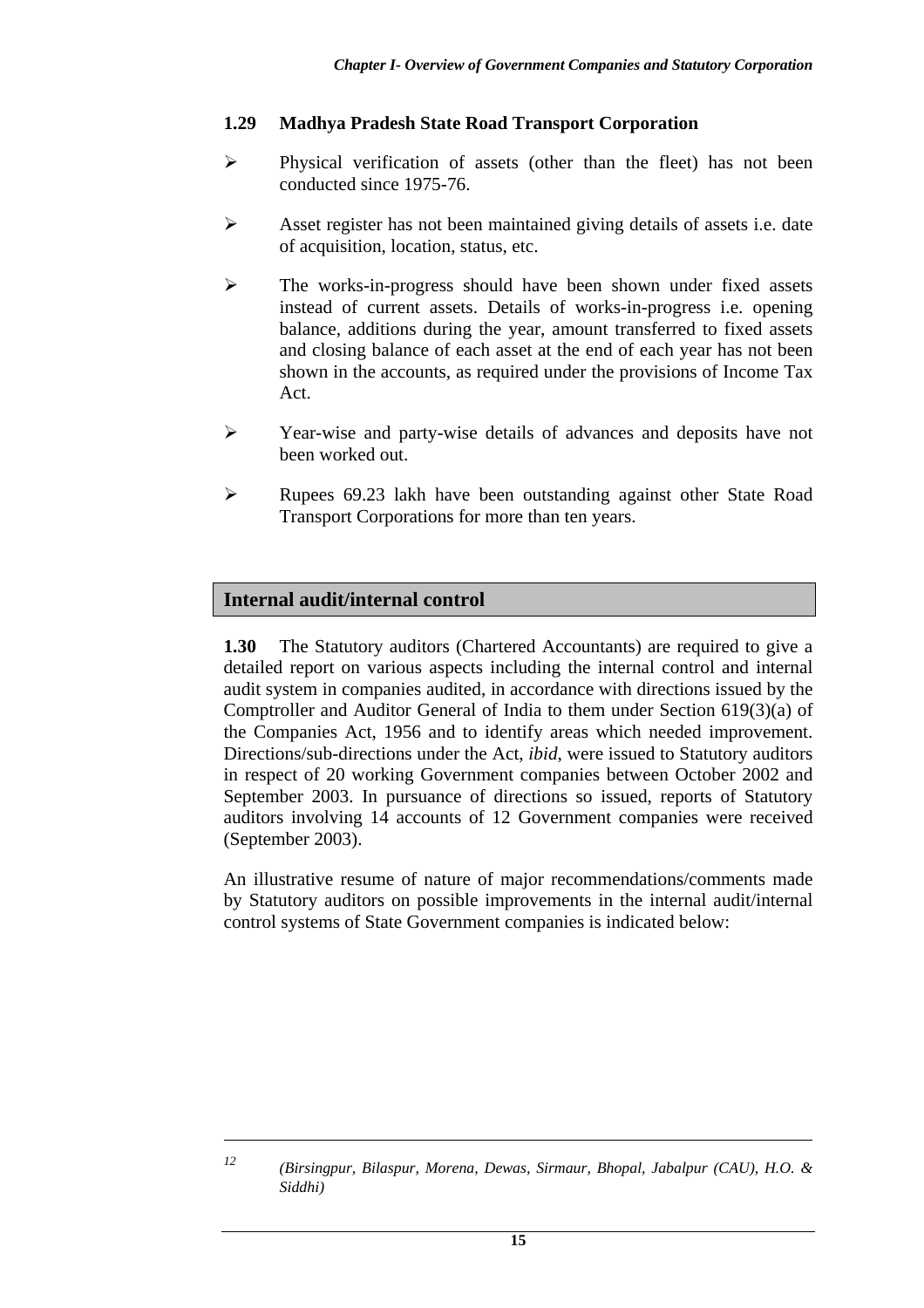#### *Audit Report (Commercial) for the year ended 31 March 2003*

| SI.<br>No.               | <b>Nature of recommendations/comments</b><br>made by Statutory auditors | No. of companies to which<br>recommendations/<br>comments pertain | <b>Reference</b><br>tο<br>serial numbers of<br><b>Annexure 2</b> |
|--------------------------|-------------------------------------------------------------------------|-------------------------------------------------------------------|------------------------------------------------------------------|
| 1.                       | Internal audit system was not commensurate                              |                                                                   | 1,2,5,8,11,12,14,                                                |
|                          | with the size and activities of the company                             |                                                                   | 17,18                                                            |
| $\mathfrak{D}$           | No adequate control over shortages and claim                            |                                                                   | 16                                                               |
|                          | for loss of stores                                                      |                                                                   |                                                                  |
| $\mathcal{R}$            | Property and asset registers are not maintained                         |                                                                   | 1,6,14,17                                                        |
| $\overline{4}$           | Maximum, minimum and re-ordering levels                                 |                                                                   | 3,5,8,15,17                                                      |
|                          | and economic order quantity of stock has not                            |                                                                   |                                                                  |
|                          | been prescribed                                                         |                                                                   |                                                                  |
| $\overline{\phantom{0}}$ | Segment/project-wise accounts are not                                   | $\overline{4}$                                                    | 8,15,16,17                                                       |
|                          | prepared                                                                |                                                                   |                                                                  |
| 6                        | Monthly bank reconciliation has not been                                | 3                                                                 | 1,8,17                                                           |
|                          | done                                                                    |                                                                   |                                                                  |

#### **Recommendations for closure of PSUs**

**1.31** Even after completion of five years of their existence, the turnover of nine Government companies (working)<sup>13</sup> have been less than rupees five crore in each of the preceding five years of their latest finalised accounts. In view of poor turnover and continuous losses, the Government may either take steps to improve the performance of these nine Government companies or consider their closure.

### **Response to Inspection Reports, draft paragraphs and reviews**

**1.32** Audit observations noticed during audit and not settled on the spot are communicated to the heads of PSUs and concerned departments of State Government through Inspection Reports. The heads of PSUs are required to furnish replies to the Inspection Reports through respective heads of departments within a period of six weeks. In respect of Inspection Reports issued up to March 2003 pertaining to 31 PSUs, 6749 paragraphs relating to 2543 Inspection Reports remained outstanding at the end of September 2003. Of these, 2455 Inspection Reports containing 6485 paragraphs had not been replied to for more than one year. Department-wise break-up of Inspection Reports and Audit observations outstanding as on 30 September 2003 is given in *Annexure 7.*

Similarly, draft paragraphs and reviews on the working of PSUs are forwarded to the Principal Secretary/Secretary of the administrative department concerned demi-officially seeking confirmation of facts and figures and their comments thereon within a period of six weeks. However, out of 20 draft paragraphs and three draft reviews forwarded to the various departments

 $\overline{a}$ 

*<sup>13</sup> Madhya Pradesh State Electronics Development Corporation Limited, Madhya Pradesh Police Housing Corporation Limited, AKVN (Bhopal), (Indore), (Jabalpur), (Rewa), (Gwalior),The Provident Investment Company Limited and Madhya Pradesh Urja Vikas Nigam Limited.*